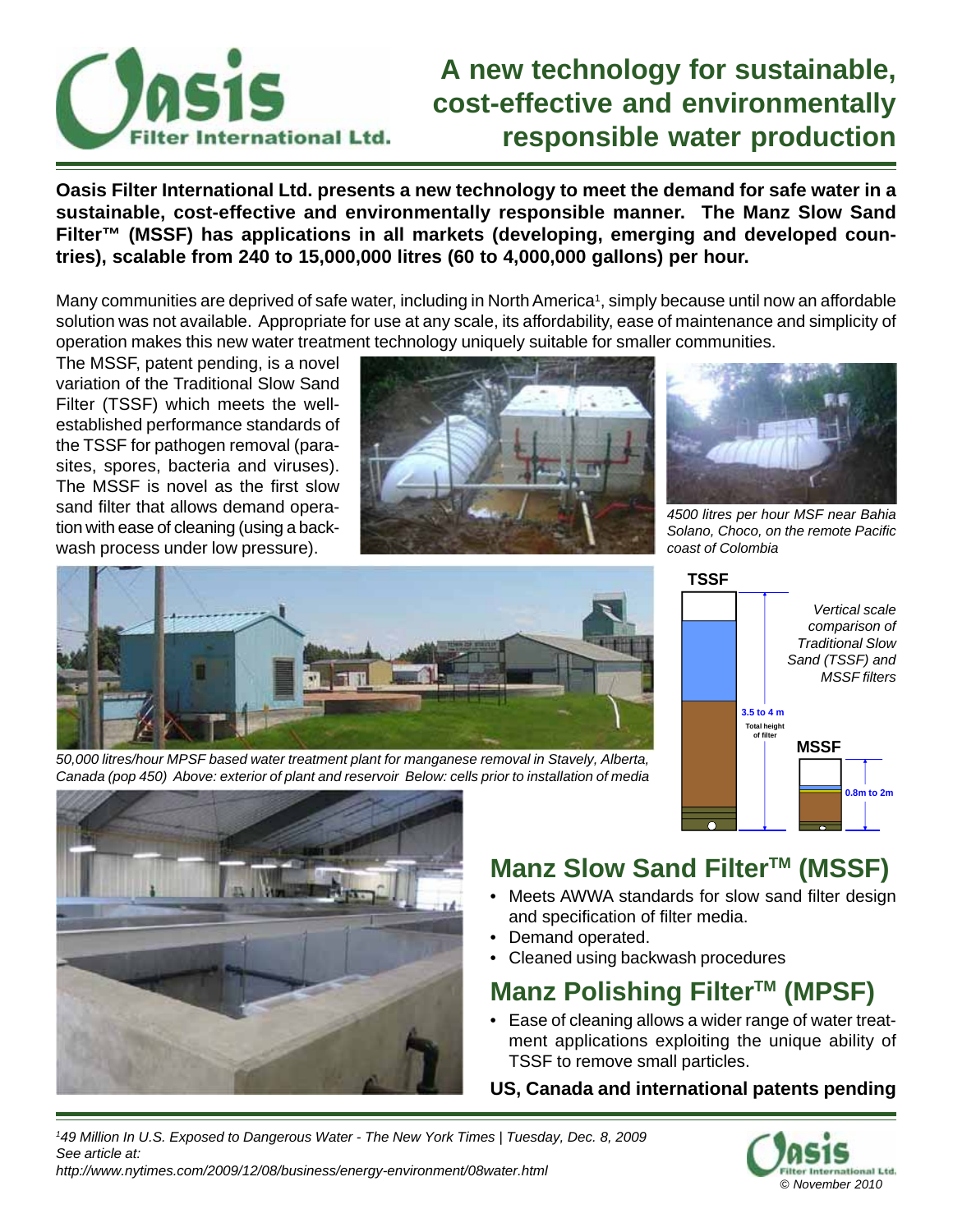

Backwashing removes particulate material that had blocked flow from top of media



Filtered water Only the layer of fine filtering media expands enters filter. and captured particles are flushed from it.

Backwash is stopped -smallest particles coated with biofilm remain at surface



Top layer collapses to original depth. Water containing all of the captured material is discharged from the filter.

Filter is put into production without filter-to-waste cycle



#### **Cleaned using a backwash process**

**Entire cleaning process takes less than 30 minutes for very large filters. No media is removed or needs to be replaced. The wastewater does not represent a biohazard or a disposal problem if chemicals are NOT used. Recycling wastewater may be practical.**

#### **The TSSF in comparison:**

- Must be operated continuously or the biological layer ('schmutzedeke') responsible for removal of microorganisms will be damaged or killed.
- Beginning of operation: no biofilm around particles and no biolayer. Biolayer forms with use and time.
- Biolayer thickens and captured material accumulates and starts to restrict flow. Flow becomes unacceptably low and filter must be scraped.
- Layer of filter bed is removed (scraped) from top and discarded. The scraping process will remove the biolayer which must reform over time.
- Successive scrapings will reduce the filter depth to the minimum level and the media must be replaced, a costly and time-consuming process



*Cleaning a Traditional Slow Sand Filter (TSSF) at the Vartry Water Treatment Works, County Wicklow, Ireland (March 2009). Built in 1868 to supply Dublin City and environs.*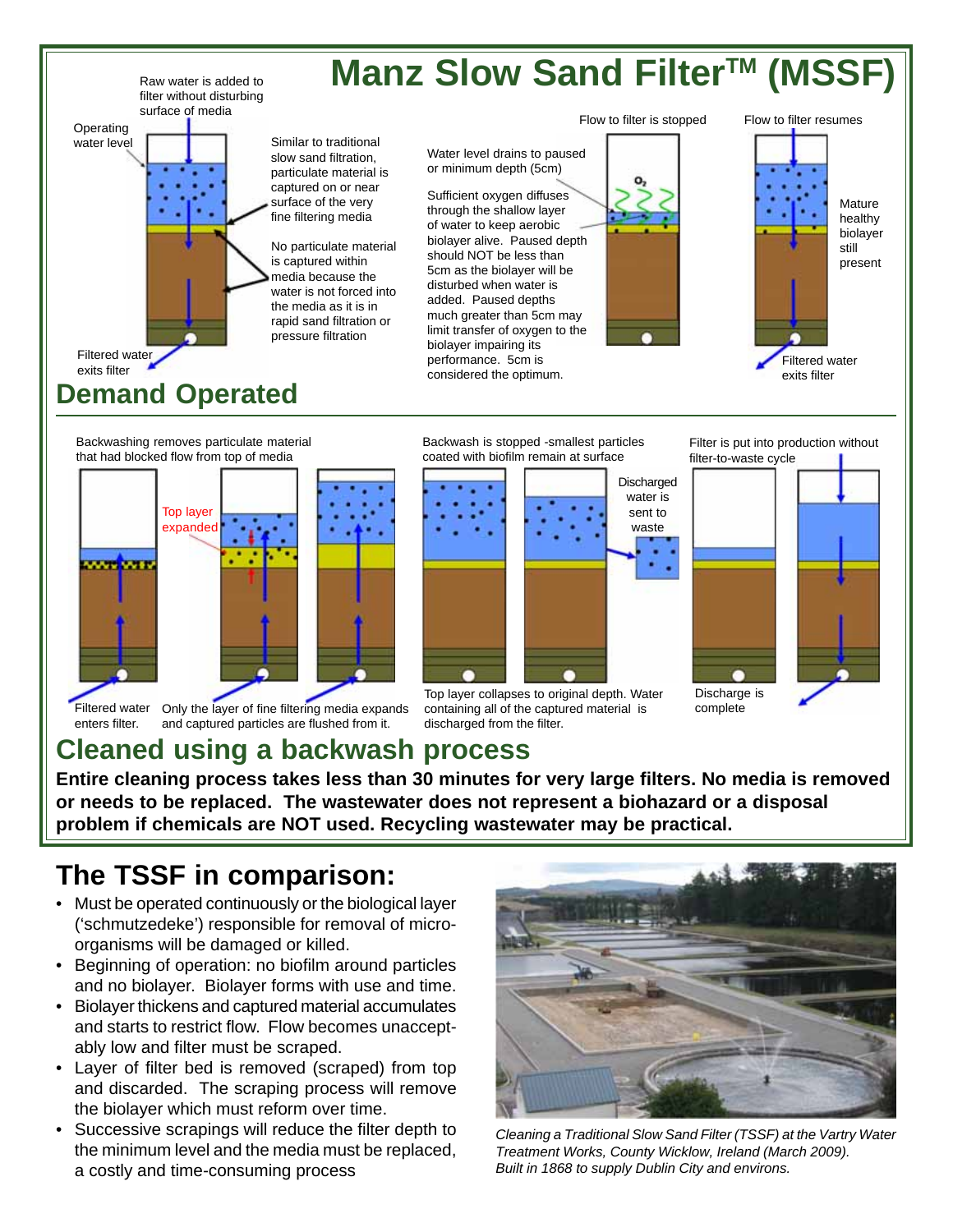## **MSSF technology advantages:**

- Offers a much wider range of pathogen, particulate and toxin removal than any other traditional sand filtration technology.
- Simple design and ease of operation create an environmentally efficient and more reliable supply of safe water, with fewer breakdowns, less chemical use or waste water production.
- May be manufactured using the most cost-effec-
- tive local material, whether precast or poured in place concrete, steel, aluminum, fibreglass or plastic. Other competing systems, due to their complexity require imported components and have significant ongoing maintenance and operation support expense.



- Inexpensive piloting process to assure effectiveness in treating specific water.
- Ideal for small community applications due to ease of maintenance and operation, responding to local needs and objectives.
- Can be prefabricated or skid mounted for transportation to remote areas or for wide-



*(above) and bench scale testing (below)*



spread introduction in developing countries.

- May be operated manually or with minimal energy sources including alternative energy.
- Larger systems provide a range of automation from minimal to completely automated.

## **MSSF based treatment systems effectively remove:**

- Particulate matter (sand, silt and clay sized with or without use of coagulants)
- Parasites including Giardia cysts and Cryptosporidium oocysts
- Helminthes and their eggs
- Spores
- Bacteria
- Viruses
- TOC/DOC (taste, odour, colour)
- Toxins
- Algae

The MSF meets American Water Works Association Guidelines or Standards for 'slow sand filter design' and 'specification of filter media'.

- Maximum Loading of 200 to 400 litres per hour per  $m<sup>2</sup>$  of filter surface as per local regulatory guidelines.
- The depth of the filtering media in the MSF equals the minimum depth recommended for the TSSF. The minimum depth is thought to be necessary for deactivation of viruses.

# **Manz Polishing Sand Filter™ (MPSF)**

#### **MPSF based treatment systems, in addition to what MSSF based systems do, also effectively remove:**

- Iron (directly or using pre-oxidation)
- Manganese (directly or using pre-oxidation)
- Hydrogen sulphide (using pre-oxidation)
- Arsenic (using pre-oxidation and coagulants)
- Fluoride (using lime and coagulants)
- Heavy metals (with use of appropriate coagulants)

#### **The MPSF is the most appropriate technology available to remove arsenic for small to large communities.**

#### **MPSF based treatment systems may be used to treat:**

- Surface water, ground water, storm water runoff, rain water • Brackish or saline water as part of pre-treatment for
- desalination process
- Industrial, agricultural or municipal wastewater to condition satisfactory for reuse and recycle or disposal

**The MPSF also has application as polishing filtration for municipal wastewater that has been treated to tertiary (perhaps secondary) standards**

**MPSFs are constructed and operated in a similar manner to MSF technology with all of the same advantages.**

**MPSF based treatment systems are simpler and less expensive than treatment systems using other filtration technologies.**



**Loading up to 600 litres per hour per m2 of filter surface area or greater**